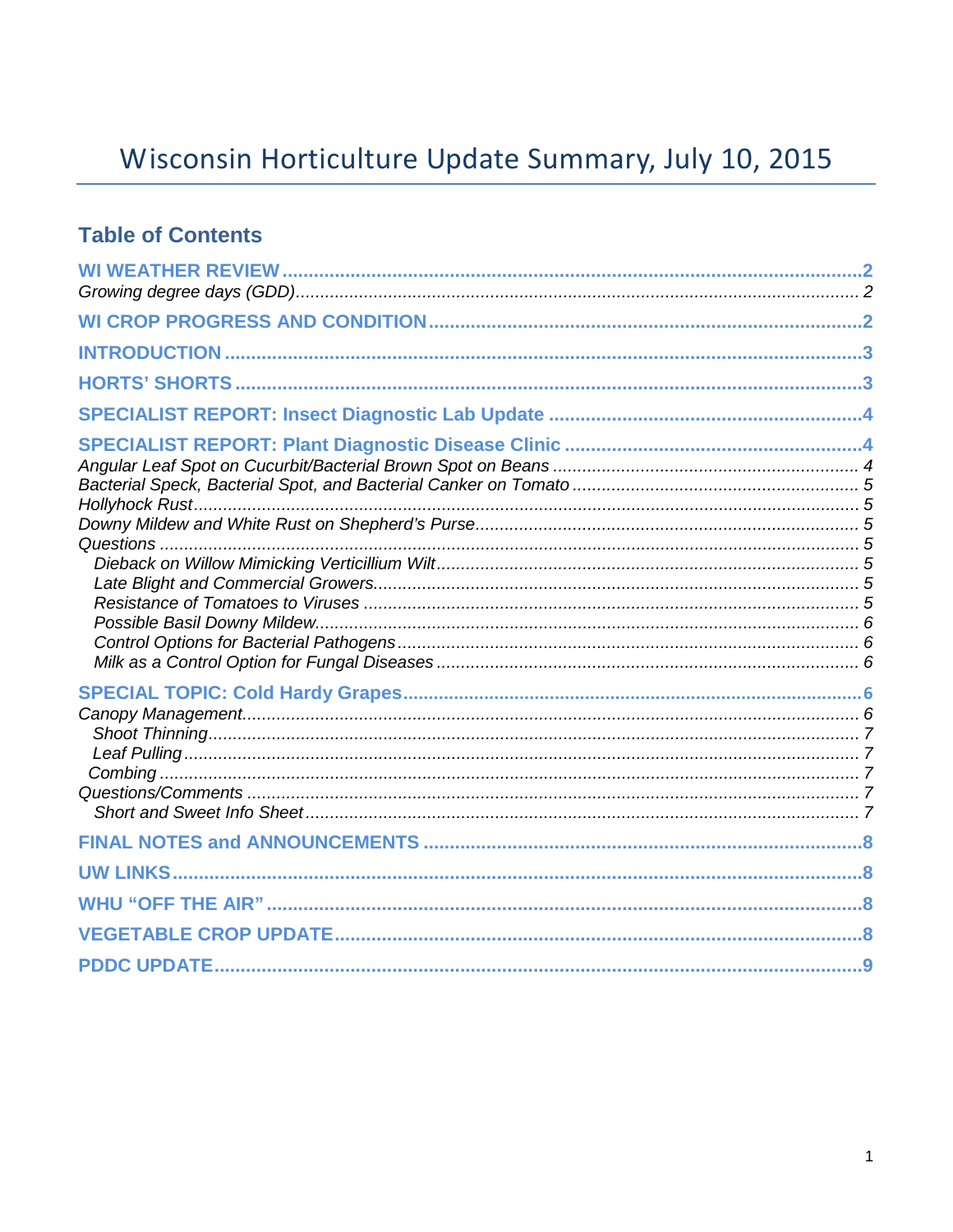# **WI WEATHER REVIEW**

An approaching cold front brought cooler and drier weather to the state early in the week. Daytime high temperatures remained unseasonably brisk in the 60s to mid-70s, while lows declined to the 40s and 50s. Locally severe storms with torrential downpours accompanied the cooling trend, and in the River Falls area of northwestern Wisconsin, thunderstorms overnight on June 6 dropped 7.3 inches of rain that caused flooding, road closures and significant crop damage. The average rainfall for the entire month of July in River Falls is 4.4 inches. Strong storms also impacted northeastern Wisconsin late Monday afternoon where four tornadoes damaged barns, crops and farm buildings in Oconto, Shawano and Waupaca counties. Standing water from the latest round of storms has left many corn and soybean fields submerged, and will likely favor disease development later in the season. (Issue No.12 of Wisconsin Pest Bulletin)

Average soil temperatures at 2" as of July 11, 2015: Hancock 75.6, Arlington 77.7 [\(http://agwx.soils.wisc.edu/uwex\\_agwx/awon/awon\\_seven\\_day\)](http://agwx.soils.wisc.edu/uwex_agwx/awon/awon_seven_day)

### **Growing degree days (GDD)**

Growing degree days is an accumulation of maximum and minimum temperature averages as related directly to plant and insect development. This week, the GDD<sub>mod50</sub> in Wisconsin ranged from 723 to 1284. Following is a list of DD as of July 8, 2015 for the following cities: Appleton-1018; Bayfield-723; Beloit-1283; Big Flats-1132; Crandon-814; Crivitz-847; Cumberland-997; Eau Claire-1133; Fond du Lac-857; Green Bay-920; Hancock-1132; Hartford-977; Juneau-1092; LaCrosse-1284; Lone Rock-1227; Madison-1200; Medford-907; Milwaukee-909; Port Edwards-1093; Racine-895; Sullivan-977; Waukesha-977; Wausau-941. To determine the GDD of any location in Wisconsin, use the degree day calculator at the UW Extension Ag Weather webpage:

[http://agwx.soils.wisc.edu/uwex\\_agwx/thermal\\_models/many\\_degree\\_days\\_for\\_date](http://agwx.soils.wisc.edu/uwex_agwx/thermal_models/many_degree_days_for_date)

To put it in perspective, following is an abbreviated list of plant and insect phenological stages in relation to GDD accumulations at which events occur (Ohio State BYGL and

http://www.entomology.umn.edu/cues/Web/049DegreeDays.pdf ): Washington hawthorn, full bloom, 731; **calico scale, egg hatch, 748**; **greater peach tree borer, adult emergence, 775**; **rhododendron borer, adult emergence, 815**; northern catalpa, full bloom, 816; mountain laurel, full bloom, 822; **dogwood borer, adult emergence, 830**; oakleaf hydrangea, first bloom, 835; **cottony maple scale, egg hatch, 851**; panicle hydrangea, first bloom, 856; **fall webworm, egg hatch (first generation), 867**; **mimosa webworm, egg hatch (first generation), 874**; fuzzy deutzia, full bloom, 884; **winged euonymus scale, egg hatch, 892**; **spruce budscale, egg hatch, 894**; winterberry holly, full bloom, 897; **squash vine borer adult emergence, 900;** panicled goldenraintree, first bloom, 924; June bride littleleaf linden, first bloom, 953; azalea bark scale, egg hatch, 957; **Japanese beetle, adult emergence, 970**; rosebay rhododendron, first bloom, 1,010; June bride littleleaf linden, full bloom, 1,115; bottlebrush buckeye, first bloom, 1,158; Ural falsespirea, first bloom, 1,170; panicled goldenraintree, first bloom, 1251; Rose-of-Sharon first bloom, 1347; **pine needle scale egg hatch-2nd generation**, 1349.

## **WI CROP PROGRESS AND CONDITION**

Copy and paste the following link into your browser to find weather review and reports from around the state for the last two weeks.

[http://www.nass.usda.gov/Statistics\\_by\\_State/Wisconsin/Publications/Crop\\_Progress\\_&\\_Condition/2015/](http://www.nass.usda.gov/Statistics_by_State/Wisconsin/Publications/Crop_Progress_&_Condition/2015/WI_06_28_15.pdf) [WI\\_06\\_28\\_15.pdf](http://www.nass.usda.gov/Statistics_by_State/Wisconsin/Publications/Crop_Progress_&_Condition/2015/WI_06_28_15.pdf) and [http://www.nass.usda.gov/Statistics\\_by\\_State/Wisconsin/Publications/Crop\\_Progress\\_&\\_Condition/2015/](http://www.nass.usda.gov/Statistics_by_State/Wisconsin/Publications/Crop_Progress_&_Condition/2015/WI_07_12_15.pdf) [WI\\_07\\_12\\_15.pdf](http://www.nass.usda.gov/Statistics_by_State/Wisconsin/Publications/Crop_Progress_&_Condition/2015/WI_07_12_15.pdf)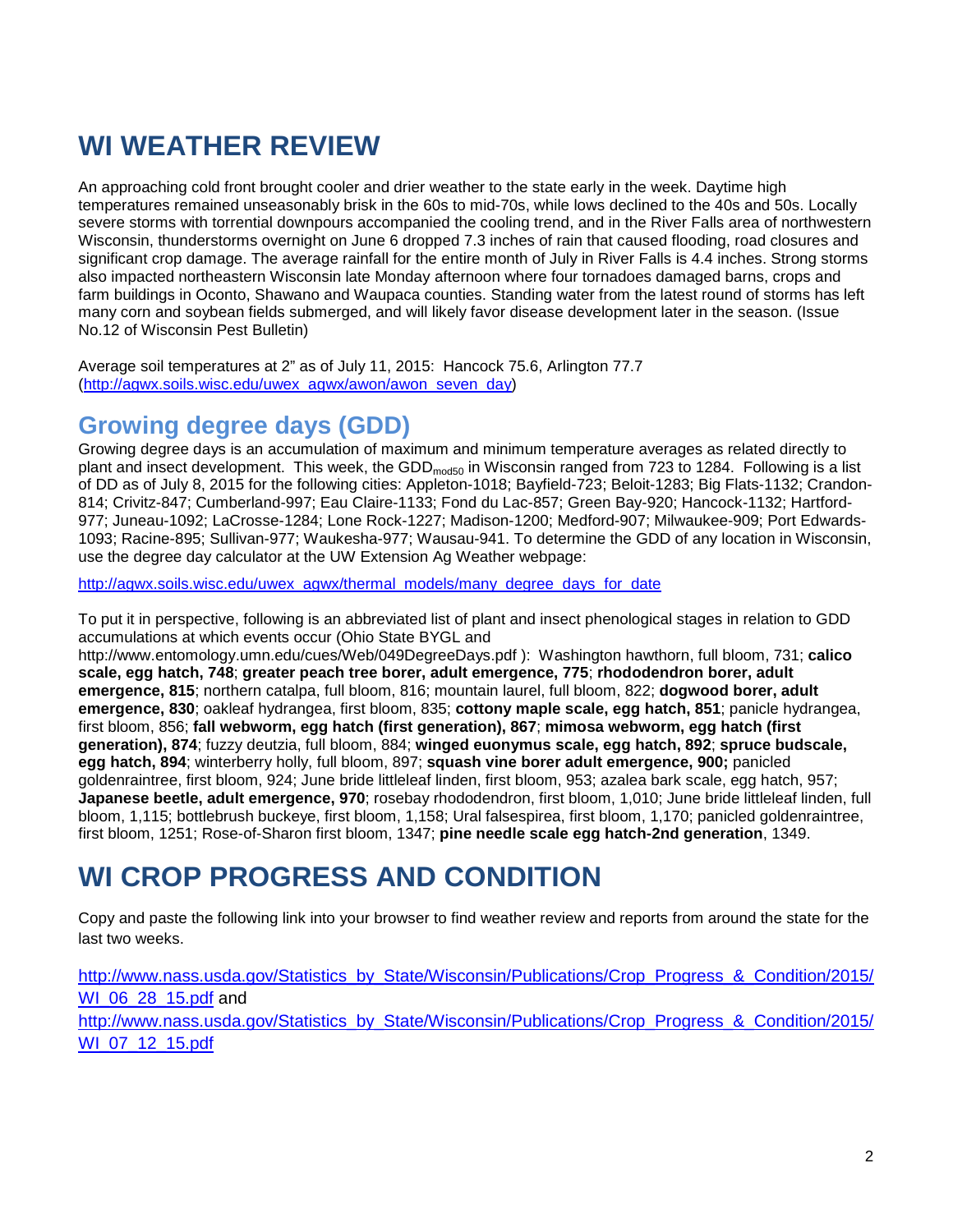## **INTRODUCTION**

The host for today's WHU was Heidi Doering from St. Croix County; PDDC Director Brian Hudelson was the specialist participants. Amaya Atucha, was the special guest giving a presentation on "Cold Hardy Grapes". Participants in today's discussions were representatives from the following counties: Brown (Vijai Pandian), Dane (Lisa Johnson), Eau Claire (Erin LaFaive), Kenosha (Barb Larson), Outagamie (Ann Donnellan), Pierce (Diana Alfuth), Racine (Patti Nagai), Rock (Christy Marsden), St. Croix (Heidi Doering), Walworth (Chrissy Wen), Waukesha (Kristin Krokowski), Winnebago (Kimberly Miller), Washburn/Sawyer/Burnett (Kevin Schoessow).

# **HORTS' SHORTS**

Agents report the following issues to be of interest this week:

Brown County: It has been dry here, and the temps have been in the upper 80's. We need more rain. The grass is starting to brown. Many questions about Septoria, early blight, and nutrient deficiencies on tomatoes are coming in. Powdery mildew is a concern. One client came in with a question about rust disease in his lawn and people are noticing girdling roots on trees.

Eau Claire County: We are finally getting some sun. We expected that our cool wet spring would foster disease problems now. Potato beetle reports of second and third instars are coming in as well as cole crop insects. Cucumber leaf diseases are starting.

Dane County: Some tomato samples with Septoria and early blight on tomatoes have been brought in, but luckily no late blight. We also got a cucumber sample that looked like it had downy mildew but I wasn't able to see any spores on the underside of the leaf. I may be sending that one to Brian. We had a lot of problems with Gypsy moth this year. Our last big outbreak was in 2009. The ever popular Japanese beetle has arrived.

Kenosha County: This has been the week for fruit questions, including wormy apples, sweet cherry pollination problems, and cherry leaf spot. Imported cabbage worm was seen in the demo garden. We have had examples of herbicide damage on ornamentals and vegetables. We are also seeing tree decline resulting from too deeply planted trees and girdling roots.

Outagamie County: We have had no rain here this week and could use some. We are getting questions about tomato problems, including magnesium deficiency in high tunnel grown tomatoes. We are still getting questions about scale and a report of curculios in cherry trees that had spread to other trees.

Pierce County: We had seven inches of rain this last week so we are seeing issues related to flooding. Our longest stretch without rain has been 6 days and that was last week. Tomato diseases are showing up a little early and apple scab is an issue. Chlorosis is occurring due to wet feet and nitrogen deficiency due to leaching. Plant growth took off due to last week's sunny days so we have been getting weed control and ID questions. Our cherry harvest is underway and wild black caps are ready. We have not yet had SWD or Japanese beetles.

Racine: In our teaching garden, the container tomatoes are looking great since they get watered frequently. We haven't had enough rain. The most interesting questions we have had concern cottonwoods and how to stop them from making cotton. The most recent question we had about cottonwoods was whether it was legal to have them. I have been researching municipal ordinances and haven't found any that prohibit cottonwoods. We have had some questions about pruning, composting and about leaf spot diseases and galls on maples, hazelnuts, walnuts and oaks.

Rock County: We have had a lot of difficult diagnoses for tree issues this week. Several honey locust samples came in. We had a willow with some wilt. Not as many Japanese beetles this year. Tomato diseases such as septoria and early blight are here, so it is finally pretty typical for the season. We had a sample of iris leaf spot. There are lots of caterpillars in the cole crops.

Walworth County: Mosquitos are horrible! They are so bad we can't go outside. Millipedes are everywhere and I am waiting for confirmation on a jumping worm ID. Gypsy moths have pupated and are flying around. We had maples with anthracnose.

Waukesha County: Japanese beetles are out and eating the raspberries which were finally fruiting for me. Our lawns are going dormant due to lack of rain, but the weeds are still fine. For insects, we are seeing issues with loopers, potato beetles, and Japanese beetles. Disease concerns are apple scab, bacterial speck and spot, early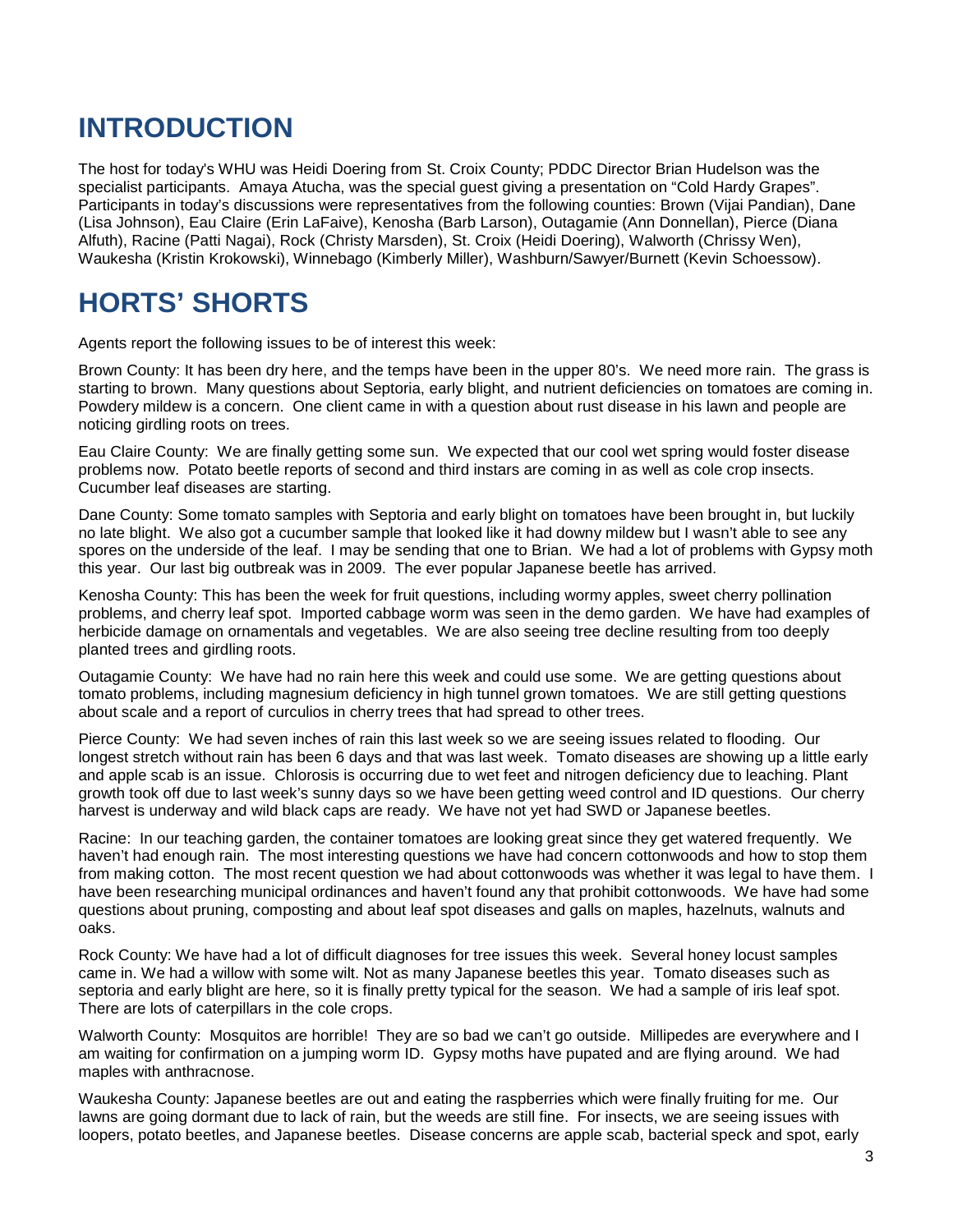blight and maybe anthracnose on tomatoes. We were really wet and the diseases came in, but now we are drying out.

St. Croix County: My report isn't too different from Pierce County except that we didn't have as much rain as them. Farm fields are looking phenomenal. I am getting questions about mildew on grapes and how to manage that to make sure there is good fruit, tomato and pepper fertility and disease, and weed and insect ID. I did have a call about a catalpa wilting and I am thinking it may be verticillium. Wild parsnip is crazy here but the parsnip webworm is eating the flower heads which makes me happy. Raspberries are in full gear commercially, even though I don't have any personally.

## **SPECIALIST REPORT: Insect Diagnostic Lab Update**

*Presented by Brian Hudelson for P. J. Liesch, Assistant Faculty Associate, UW-Madison Department of Entomology, and Manager of the UW-Extension Insect Diagnostic Lab* [pliesch@wisc.edu](mailto:pliesch@wisc.edu)

- Mosquitos are out in force and Wood County reported an observation of our largest mosquito, Psorophora ciliata, the gallinipper. They are not common in Wisconsin, but they are three times bigger than regular mosquitos. <http://bugguide.net/node/view/32476>
- Japanese beetles are out and PJ thinks this year's population will be higher than last year. Damage reports haven't been too bad yet, but the season is young. He has seen good numbers on lindens and grapes.
- Brown leucanium scale is in the crawler stage.
- Magnolia scale is out, but the crawler stage won't be here until late August or early September.
- Gypsy moth adults are now emerging.
- Ants and Larder beetles are being reported. If larder beetles are found in homes outside of kitchens their food source may be dead cluster flies, boxelder bugs or Asian lady beetles on windowsills, light fixtures or soffits. <http://ento.psu.edu/extension/factsheets/larder-beetle>
- Cucumber/squash beetles are active.
- Zebra caterpillars have been seen on cabbage and other related cole crops. <http://bugguide.net/node/view/29233>

# **SPECIALIST REPORT: Plant Diagnostic Disease Clinic**

Presented by Brian Hudelson, Sr. Outreach Specialist, UW-Plant Pathology, and Director of the UW-Extension Plant Disease Diagnostics Clinic (PDDC) [bdh@plantpath.wisc.edu](mailto:bdh@plantpath.wisc.edu)

The volume of bacterial diseases in the clinic wowed this week and last, especially on vegetables. We have been seeing a ton of angular leaf spot on cucurbits, bacterial brown spot on green beans, bacterial speck, bacterial spot, and bacterial canker on tomatoes, black rot (Xanthomonas) on crucifers and bacterial leaf spot on pepper. We saw several viral diseases including Potyvirus on garlic and hosta with, most likely, tobacco rattle virus (ring spot patterns). We don't do a formal test for Tobacco Rattle Virus but the viral patterns were consistent with tobacco rattle virus and it tested negative for the other viruses we test for. There was a sample of hollyhock rust, an unusual occurrence of tar spot on winterberry and canker diseases. We also had downy mildew on grape and a sample from Marinette County of shepherd's purse (a weed) with downy mildew. We saw a lot of leaf diseases like anthracnose and tubakia leaf spot on oak. Finally, we hit the trifecta of vascular wilts with two positive oak wilt, two positive Dultch elm disease, and 1 confirmed case of verticillium wilt on ash.

#### **Angular Leaf Spot on Cucurbit/Bacterial Brown Spot on Beans**

This bacterial disease forms whitish angular spots on leaves. We have been culturing a lot of that in the lab and the colonies glow bluish green under UV lights. A related bacterial disease, bacterial brown spot, affects green beans.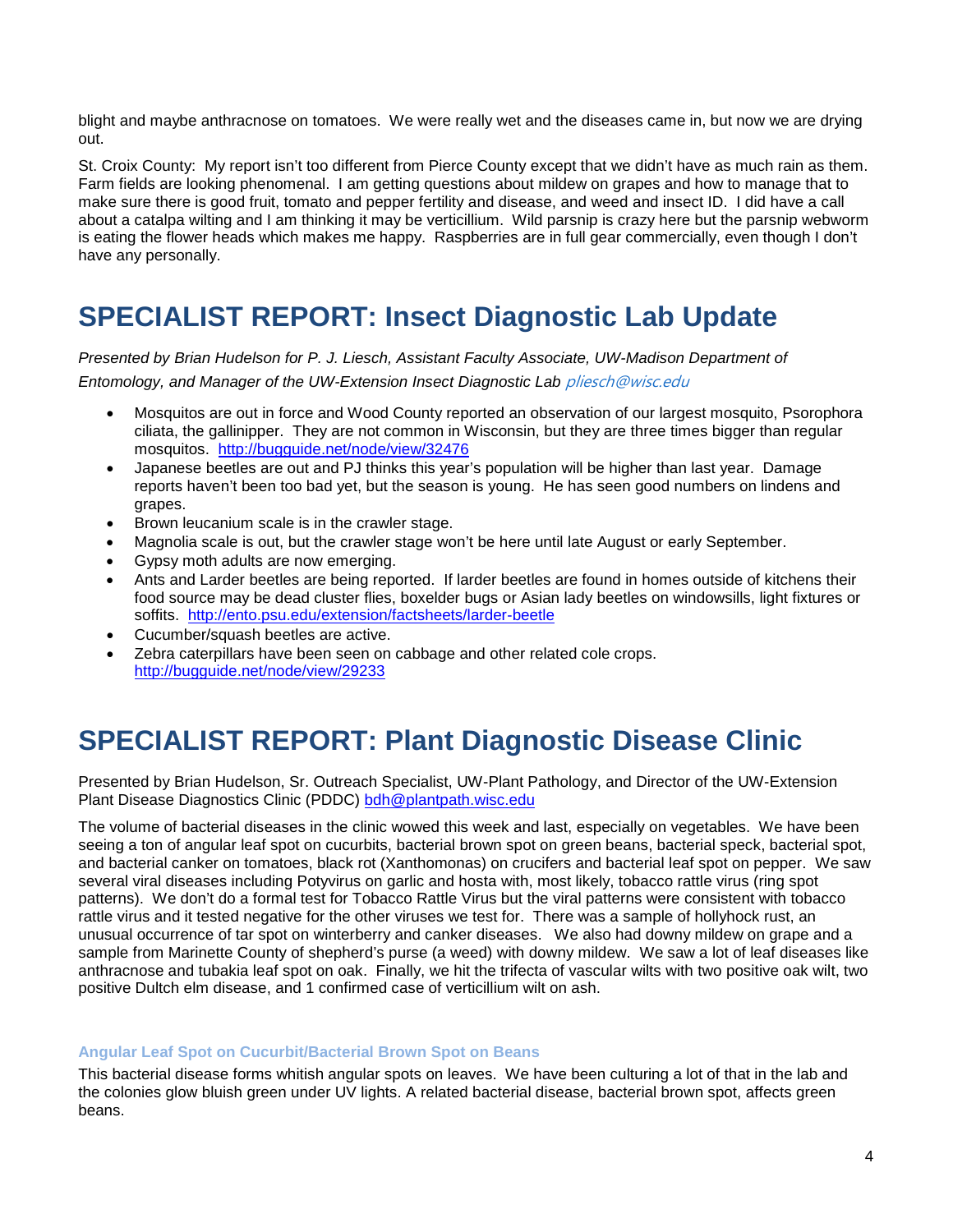#### **Bacterial Speck, Bacterial Spot, and Bacterial Canker on Tomato**

Bacterial Speck also forms fluorescent colonies. Bacterial Spot forms beautiful yellowish, mucoid colonies on a different media. Bacterial canker starts as a vascular pathogen and causes wilting early on but forms stem cankers near the soil line as the disease progresses.

#### **Hollyhock Rust**

Hollyhock rust produces hard bumps on the leaves which are the resting spores of the fungus.This sample had angular leaf spots on the older leaves which were a darker color and had sporulation on the underside of the leaf, typical of downy mildew.

#### **Downy Mildew and White Rust on Shepherd's Purse**

Shepherd's Purse is a weed in the brassica family. This sample from Wood County was infected with downy mildew and white rust. White rust infects brassicas and forms a little pustule that is filled with white spores. It is actually an oomycete closely related to the downy mildews and water molds like Pythium and Phytophthora.

### **Questions**

#### **Dieback on Willow Mimicking Verticillium Wilt**

*Would dieback on willow due to a canker disease mimic that of verticillium wilt, where whole branches might die off in a week?*

Yes, that could happen, especially on smaller branches in wet weather. Willows are not technically a host of verticillium, but three or four canker diseases are quite common and can mimic the symptoms of verticillium. You may see branches dying back due to localized infection. Check on the major branches for sunken areas on the branches or for fruiting bodies of the canker fungi with a hand lens. I recently saw a photo of a weeping willow that actually had fungal conks forming on the trunk.

#### **Late Blight and Commercial Growers**

#### *Did you talk about what impact late blight might have on our potato and tomato growers?*

Late blight has been confirmed in the center of the state, but it is not an unusual variant. Our weather has been conducive for that pathogen so it is likely that it will spread. If you see anything remotely suspicious, we will diagnose samples for free. You can send them to me and I will prescreen them for Amanda. We are monitoring the variants (genotypes). If we diagnose late blight, we will send the sample to Amanda for typing. We have been testing a lot of tomatoes for late blight but have not yet diagnosed it on any of the samples. Even if your sample doesn't have late blight, we will diagnose the pathogen and send you a report for free. We have been seeing a lot of Cucumber Mosaic Virus and Tobacco Mosaic Virus, as well as early blight, Septoria, and bacterial canker on tomatoes this year.

*I know that is important that our partners monitor and communicate.*

It is important because it is so devastating and we need to take appropriate measures to eliminate plants if they are infected.

#### **Resistance of Tomatoes to Viruses**

*You talked about seeing different viruses on tomatoes. Are there certain tomato varieties that are resistant to viruses?*

I don't know. We just get samples in and don't necessarily know what variety we are testing. We have had three samples with the symptoms of stunted growth, some distorted, twisty growth that was a little off color with purplish foliage. We test for six different viruses and these examples tested positive for CMV and TMV, but it could be a cross reaction with the dipstick test. There is some evidence that viruses are out there.

We have a high tunnel grower here that is growing four different varieties and one of the four is not growing well. I *was suspicious that it might be viral and am trying to convince the grower to get it tested.*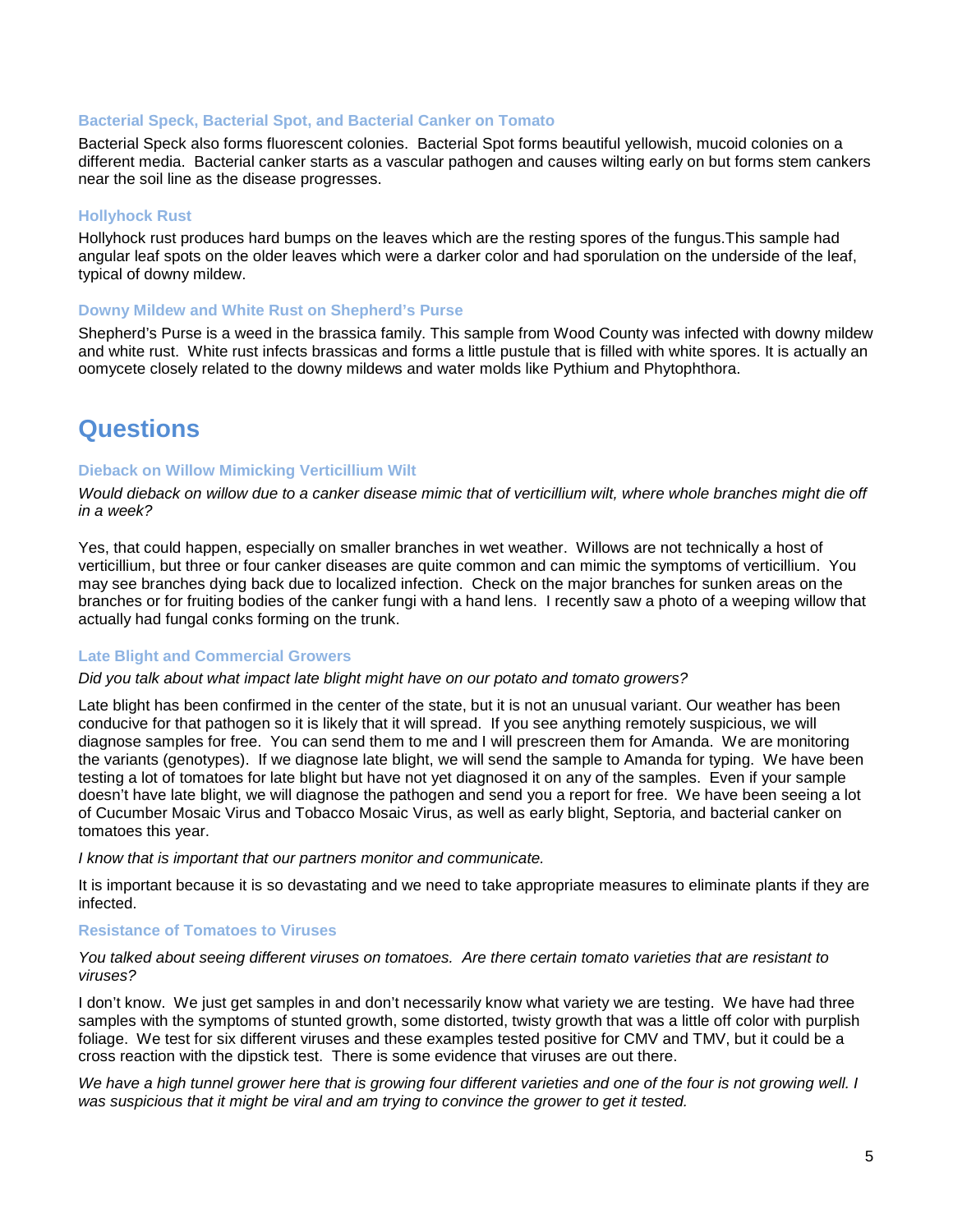Invoke "late blight" for tomatoes or potatoes and we will diagnose it for free. Just don't send an oak sample looking for free diagnosis or I will call you!

#### **Possible Basil Downy Mildew**

*We have some basil in our demo garden in Kenosha that is exhibiting pale leaves with a little purpling but no fuzzy spores on the underside.*

Send it in for free diagnosis. We are tracking Basil Downy Mildew, Impatiens Downy Mildew, and Cucurbit Downy Mildew and will do all of those for free. We are especially interested in Cucurbit Downy Mildew because of the potential for a huge impact on production. I personally also want to keep track of Basil and Impatiens Downy Mildew.

#### *If that isn't the problem, what other possibilities are there?*

We did have a sample I would have sworn was Basil Downy Mildew, but we couldn't find any sporulation. We suspected phytotoxicity from something they sprayed because we saw purpled foliage but normal tissue on leaves that had been overlapped and were untreated. When that comes in we will see what we can find.

#### **Control Options for Bacterial Pathogens**

#### *What options are available to treat for bacterial infections?*

With bacterial pathogens, it is best to treat before you see symptoms. Copper containing products labelled for the host plant are what I recommend. Oftentimes, bacterial diseases on tomatoes are seedborne. Good rotation is important to allow contaminated leaf debris to decay in the soil. If you are concerned about seed-borne bacterial infections, there is a hot water treatment. Email me or I can just provide a link to instructions for that treatment on the podcast for today's session.

*Once we are in the growing season, is copper the only thing? At what point do you tell people to just rogue out the plants? No one likes to hear that.*

With bacterial pathogens, the infections can spread to the fruit and then we can't recommend that people eat them. If no infection is on the fruit, there may be some benefit to applying the copper products. Just make sure you are paying attention to the label and there is enough time to accommodate the treatment to harvest interval.

#### **Milk as a Control Option for Fungal Diseases**

*An old method for controlling fungal diseases, such as powdery mildew, on cucurbits was to just spray milk on the foliage. What is your formal opinion?*

There is some evidence that milk can help control powdery mildew, but I think there are more effective products. There are some cultural things you can do such as thinning the vines, trellising, or spreading out the vines to increase air flow. I don't see any harm in it if it is giving some control. Just try not to give a food source to some other, more aggressive pathogen.

### **SPECIAL TOPIC: Cold Hardy Grapes**

#### *Presented by Amaya Atucha, Assistant Professor in Horticulture and Fruit Crop Specialist for UW-Extension*

Amaya's talk focused on canopy management for cold hardy grapes. She gets a lot of calls from homeowners and also commercial growers who would like to know how to control the vigorous growth of cold hardy grapes.

### **Canopy Management**

Canopy management encompasses a set of cultural techniques to promote the vine balance between vegetative mass vs. fruit growth to achieve optimal fruit quality. By managing this balance and opening the canopy, the incidence of powdery and downy mildew decreases. Exposing the grape skin to the sun early on results in less disease, more sugar, and better fruit quality. It may also increase yield.

Pruning is done to remove too many shoots and is based on the age of the vine. You should not leave more vine than is needed. Most people overcrop their vines and never get really good quality fruit. Vines younger than 4 years old should not be fully cropped. When vines are older than 4 years, more shoots are removed and more fruit is left. If you don't leave enough fruit, you will get overproduction of vegetation.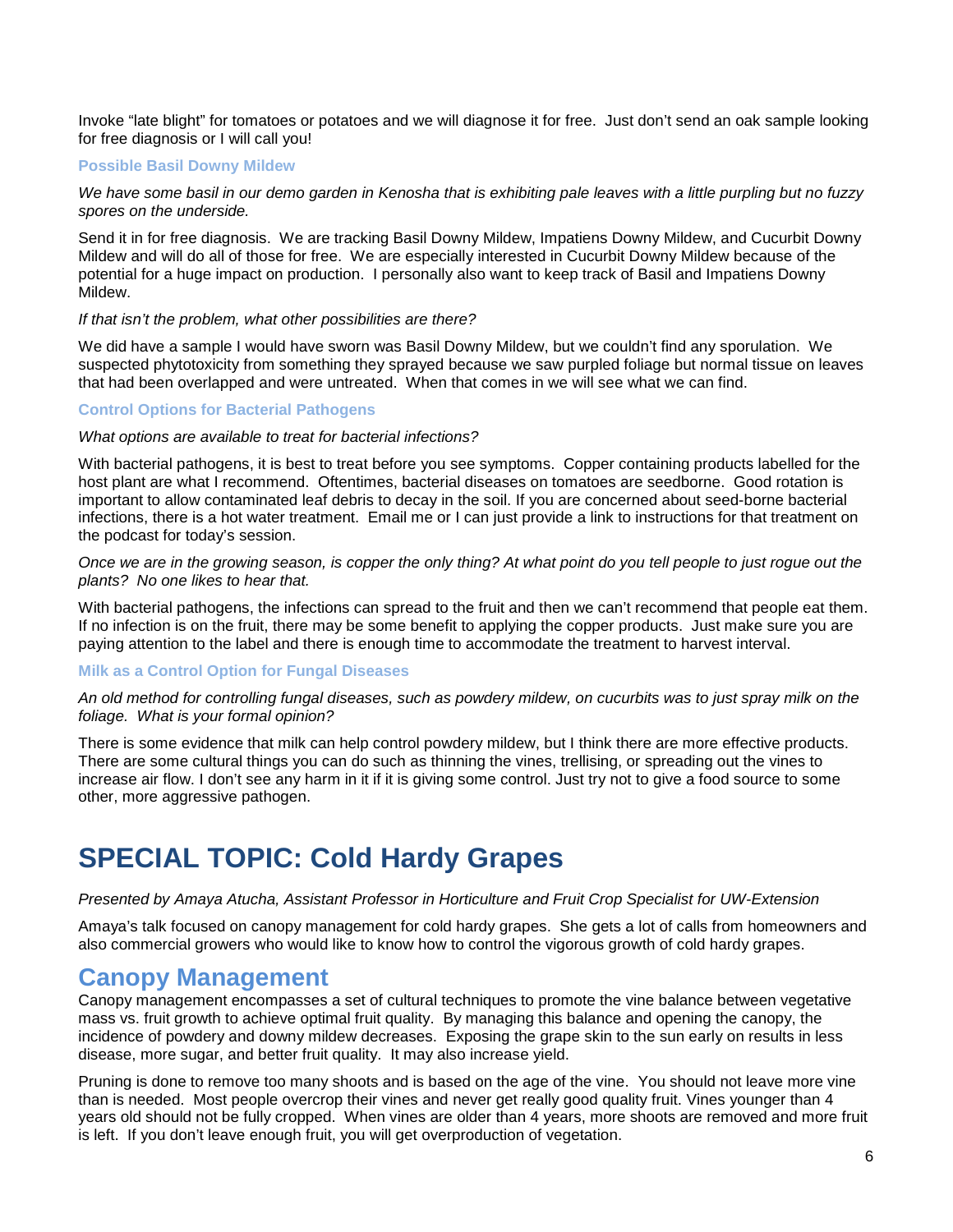There are a few things that should be done for canopy management (slide 11 shows a schedule of management tasks):

- Shoot thinning (done when shoots are about 18 inches long). Do this early to remove shoots and clusters to keep the vine from wasting energy on shoots that will be removed. Late July or early August is too late for this task. Some growers tell me that some clusters are not coloring up like they should and they are going to remove them, but that is too late. It should be done before bloom or right after fruit set.
- Leaf pulling
- **Combing**

#### **Shoot Thinning**

Properly thinned shoots result in:

- Four to six shoots per 1 foot of cane. This takes one or two minutes per vine.
- Vines that are prevented from overcropping, which increase fruit quality.
- Good airflow to promote drying which reduces disease

#### **Leaf Pulling**

Leaf pulling changes the microclimate around the grape clusters while increasing light penetration. It reduces the leaf area to crop ratio.

- 15-18 leaves should be left for every two fruit clusters. Do not do this too early because you need the bigger leaves to feed the developing fruit.
- Do 1-2 weeks after fruit set to avoid sunburn on the grapes.
- You need to see light hitting the clusters. If your grapes are aligned north to south, you should see light from the south on the north side of the vine. The picture on the presentation(Slide 8) shows how to do it right with the clusters exposed and a dappled light pattern.
- Leaf pulling is done mid-June to mid-July.

#### **Combing**

Once you have removed the excess vegetative canopy, you will want to comb down the shoots as shown in Slide 5 to expose the grape cluster to more light.

### **Questions/Comments**

#### **Short and Sweet Info Sheet**

*We have a fair number of people coming in that just don't know how to handle their grapes. Is there an information sheet, not a whole booklet, on how to prune to increase airflow?*

The publication "Growing Grapes in Wisconsin" has very good information on training and pruning the vines, but it is not geared to the homeowner. You can probably find one on the web. I would like to work on one with someone for the homeowner.

*A visual handout or a Youtube video similar to what it is in the presentation would be helpful.*

*Comment:* There are some Youtube videos from Maine. The challenge is let people know how hard grapes have to be pruned. You need to remove 80% of last year's wood. It is hard to convince people to be so ruthless and that the plant is more than able to sustain itself while losing that much wood.

*We struggle with grape questions. We have 'Frontenac' in our teaching garden and even MGVs don't want to do the hard pruning. A fact sheet showing before and after pruning with the canopy thinning and exposing of clusters*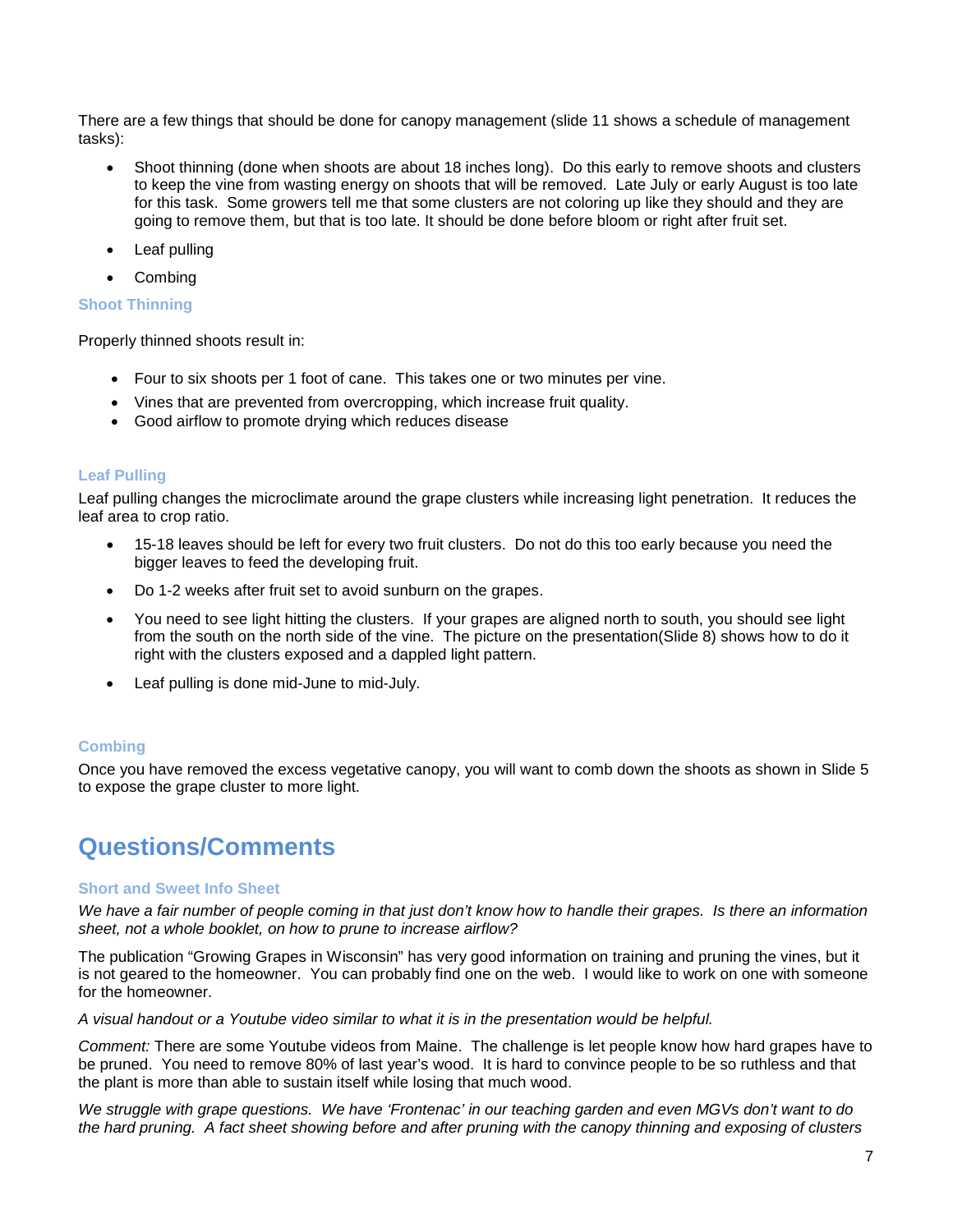would be very helpful. There was a new publication on cultivars that are suitable for homeowners which shows a *comparison of seedless winter hardy varieties trialed at the West Madison Ag Station. I am wondering if that*  information got published. If there is only room for 1 vine in the backyard, people really want to know which one will *be sweet and juicy.* 

The Table Grape Evaluation was done by Sara Patterson at the West Madison Ag Station and since it was supported by a grant, there must be a publication. Some of my recommendations were:

- Somerset seedless, a rosé
- Mars, a blue grape
- Reliant, a pink/rosé grape
- Einset
- Montreal Blue
- Trollhaugen, a blue grape

Comment: *Lisa Johnson has the data from the 2011 evaluation at the West Ag Station and will send it to the Ag/Hort listserv.*

# **FINAL NOTES and ANNOUNCEMENTS**

On July 17, Joe Muellenberg from Dane County will host and the special topic will be an update on Spotted Wing Drosophila, presented by Christelle Guédot of the UW-Madison/Extension, Department of Entomology.

On July 29 at 4 pm there will be a vineyard walk at the West Madison Ag Station.

The full audio podcast of today's and archived WHU conferences can be found at<http://fyi.uwex.edu/wihortupdate/>

## **UW LINKS**

Wisconsin Horticulture webpage [http://hort.uwex.edu](http://hort.uwex.edu/)

UW Plant Disease Diagnostics webpage<http://labs.russell.wisc.edu/pddc/>

UW Insect Diagnostic Lab<http://www.entomology.wisc.edu/diaglab/>

UW Turfgrass Diagnostic Lab<http://labs.russell.wisc.edu/tdl/>

UW Vegetable Pathology Webpage<http://www.plantpath.wisc.edu/wivegdis/>

UW Vegetable Entomology Webpage [http://www.entomology.wisc.edu/vegento/people/groves.html#](http://www.entomology.wisc.edu/vegento/people/groves.html%23)

UW-Extension Weed Science https://fyi.uwex.edu/weedsci/

UW-Extension Learning Store [http://learningstore.uwex.edu](http://learningstore.uwex.edu/)

UW Garden Facts<http://labs.russell.wisc.edu/pddc/fact-sheet-listing/>

## **WHU "OFF THE AIR"**

During this past week specialists have commented on these issues off the air: None

### **Vegetable Crop Update**

Vegetable Crop Update Newsletters #18, #19, and #20 are available at<http://www.plantpath.wisc.edu/wivegdis/>

Topics in issue #18 (June 26, 2015) include:

- Disease forecasting values for early blight and late blight
- Late blight updates
- Potato blackleg
- Cucurbit downy mildew updates
- Hop updates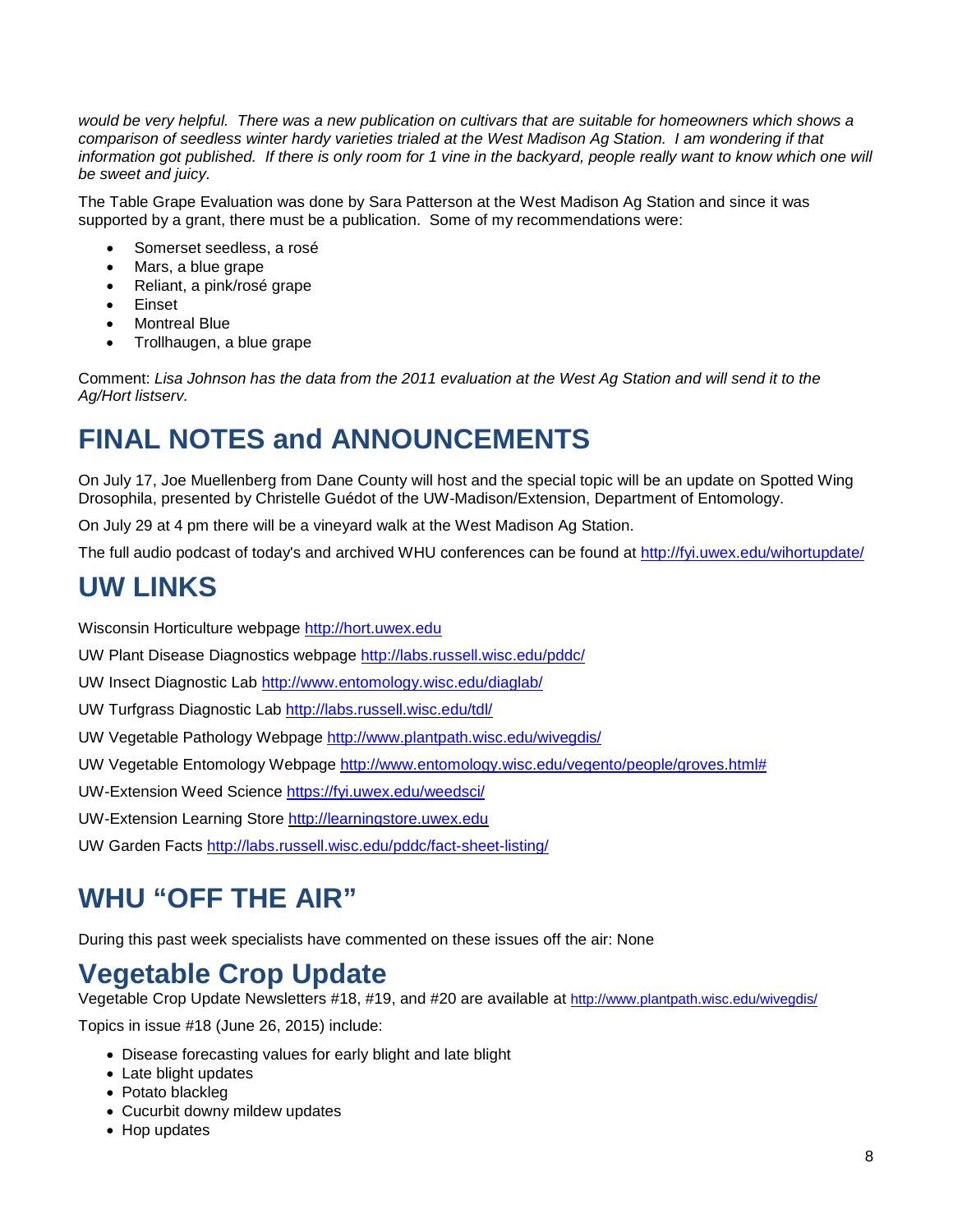• Spotted wing drosophila - first WI detection

Topics in issue #19 (July 2, 2015) include:

- Disease forecasting for early and late blight
- Late blight updates for WI and the US
- Cucurbit diseases and their control
- Cucurbit downy mildew updates from the US

Topics in issue #20 (July 8, 2015) include:

- Disease forecasting for early blight and late blight
- Late blight updates for WI (confirmations in Adams 6/23 and Waushara Cos. 7/7) and the US (several new states reporting)
- Cucurbit downy mildew updates from the US (forecasted risk for pathogen movement getting close to WI's SE border)

## **PDDC UPDATE**

# *UW-Madison/Extension Plant Disease Diagnostic Clinic (PDDC) Update*

*Brian Hudelson, Sean Toporek, Catherine Wendt, Claire Wisniewski, Jessica Bouchard and Ann Joy*

The PDDC receives samples of many plant and soil samples from around the state. The following *diseases/disorders have been identified at the PDDC from June 27, 2015 through July 3, 2015.*

| <b>PLANT/SAMPLE</b><br><b>TYPE</b>                     | <b>DISEASE/DISORDER</b>  | <b>PATHOGEN</b>              | <b>COUNTY</b> |
|--------------------------------------------------------|--------------------------|------------------------------|---------------|
| <b>DECIDUOUS</b><br><b>WOODY</b><br><b>ORNAMENTALS</b> |                          |                              |               |
| Catalpa                                                | <b>Phomopsis Canker</b>  | <u>Phomopsis</u> sp.         | Dane          |
| Crabapple                                              | <b>Apple Scab</b>        | Venturia inaequalis          | lowa          |
| Maple (Japanese)                                       | Phomopsis Canker         | <u>Phomopsis</u> sp.         | Dane          |
| Maple (Unspecified)                                    | Cytospora Canker         | <u>Cytospora</u> sp.         | Dane          |
| Oak (Bur)                                              | Anthracnose              | <u>Discula</u> sp.           | Portage       |
|                                                        | <b>Tubakia Leaf Spot</b> | Tubakia sp.                  | Portage       |
| Oak (White)                                            | <b>Anthracnose</b>       | <u>Discula</u> sp.           | La Crosse     |
|                                                        | <b>Root Rot</b>          | Pythium sp.                  | La Crosse     |
| Serviceberry                                           | <b>Root Rot</b>          | Pythium sp., Rhizoctonia sp. | Dane          |
|                                                        | Sphaeropsis Canker       | Sphaeropsis sp.              | Dane          |
|                                                        | Tubercularia/Nectria     | Tubercularia sp./Nectria sp. | Dane          |
|                                                        | <b>Canker</b>            |                              |               |
| Winterberry                                            | <b>Tar Spot</b>          | Rhytisma sp.                 | Rock          |
| <b>FRUIT CROPS</b>                                     |                          |                              |               |
| Apple                                                  | <b>Cedar-Apple Rust</b>  | Gymnosporangium juniper-     | lowa          |
|                                                        |                          | virginianae                  |               |
| Blueberry                                              | Gloeosporium Leaf Spot   | Gloeosporium sp.             | Dakota (MN)   |
| Cherry                                                 | <b>Bacterial Canker</b>  | Pseudomonas syringae         | lowa,         |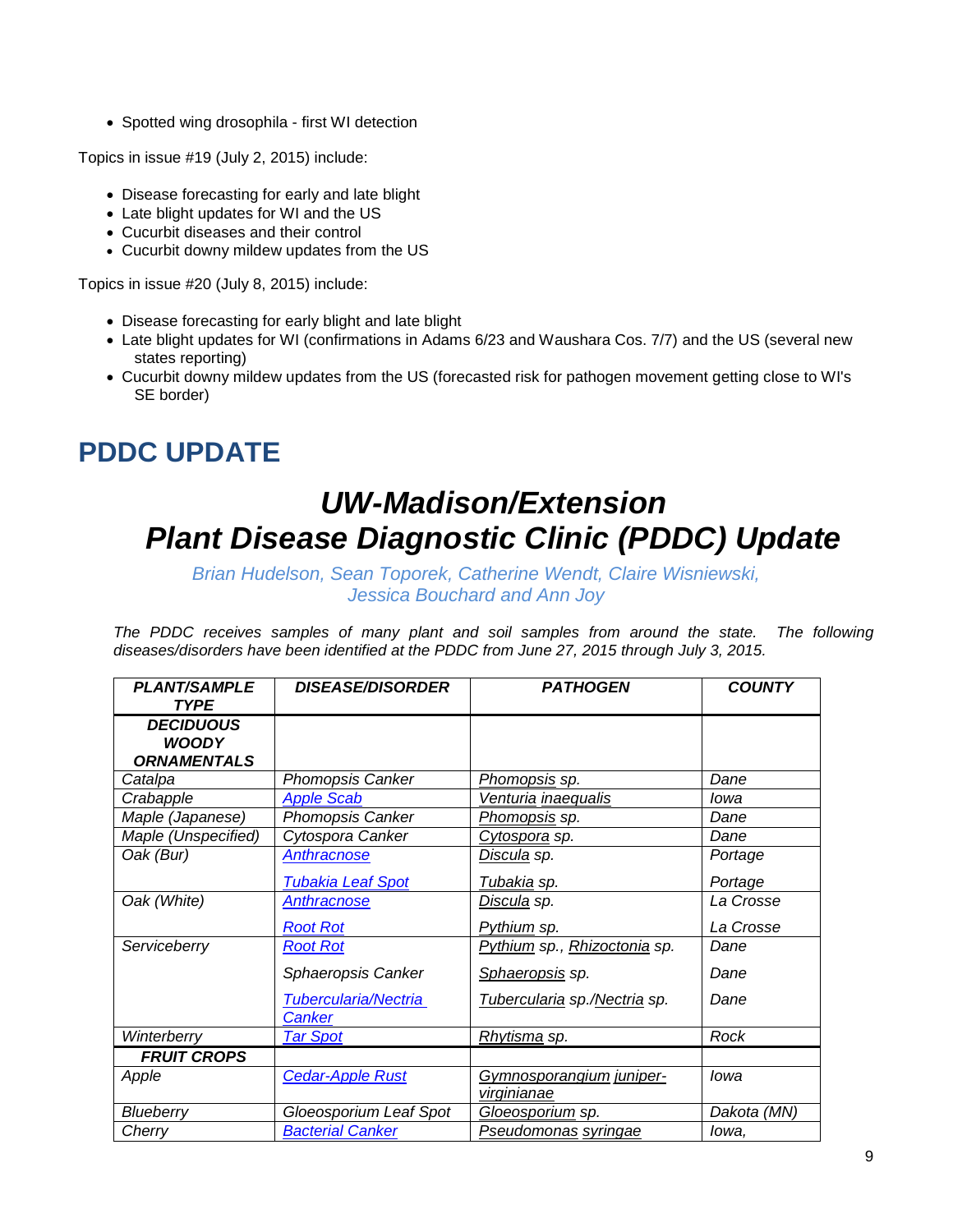|                                            |                                                   |                                               | Walworth         |
|--------------------------------------------|---------------------------------------------------|-----------------------------------------------|------------------|
|                                            | <b>Brown Rot</b>                                  | Monilinia fructicola                          | Walworth         |
|                                            | <b>Root/Crown Rot</b>                             | Phytophthora sp.,<br>Fusarium sp.             | Door             |
| Grape                                      | <b>Downy Mildew</b>                               | Plasmopara viticola                           | Vernon           |
| <b>HERBACEOUS</b><br><b>ORNAMENTALS</b>    |                                                   |                                               |                  |
| Hollyhock                                  | <b>Hollyhock Rust</b>                             | Puccinia malvacearum                          | Grant            |
| Hosta                                      | <b>Tobacco Rattle</b><br>'Suspected)              | Tobacco rattle virus                          | Marinette        |
| <b>NEEDLED WOODY</b><br><b>ORNAMENTALS</b> |                                                   |                                               |                  |
| Fir (White)                                | Cytospora Canker                                  | Cytospora sp.                                 | Sheboygan        |
|                                            | Phyllosticta Needle Blight                        | Phyllosticta sp.                              | Sheboygan        |
| Pine (Unspecified)                         | <b>Diplodia Shoot Blight and</b><br><b>Canker</b> | Diplodia pinea                                | La Crosse        |
| <b>VEGETABLES</b>                          |                                                   |                                               |                  |
| Cucumber                                   | Angular Leaf Spot                                 | Pseudomonas syringae pv.<br>lachrymans        | <b>Jefferson</b> |
| Garlic                                     | <b>Unidentified Viral Disease</b>                 | <b>Unidentified virus</b>                     | Rock             |
| Green Bean                                 | <b>Bacterial Brown Spot</b>                       | Pseudomonas syringae pv.<br>syringae          | <b>Jefferson</b> |
| Spinach                                    | <b>Fusarium Wilt</b>                              | <b>Fusarium oxysporum</b>                     | Milwaukee        |
|                                            | <b>Root Rot</b>                                   | Pythium sp.                                   | Milwaukee        |
| Squash                                     | Angular Leaf Spot                                 | Pseudomonas syringae pv.<br><b>lachrymans</b> | Dane             |
| Tomato                                     | <b>Early Blight</b>                               | Alternaria solani                             | Milwaukee        |
|                                            | <b>Septoria Leaf Spot</b>                         | Septoria lycopersici                          | Sauk             |
| Watermelon                                 | Angular Leaf Spot                                 | Pseudomonas syringae pv.<br>lachrymans        | <b>Jefferson</b> |

*The following diseases/disorders have been identified at the PDDC from July 4, 2015 through July 10, 2015.*

| <b>PLANT/SAMPLE</b><br><b>TYPE</b>                     | <b>DISEASE/DISORDER</b>  | <b>PATHOGEN</b>                | <b>COUNTY</b> |
|--------------------------------------------------------|--------------------------|--------------------------------|---------------|
| <b>DECIDUOUS</b><br><b>WOODY</b><br><b>ORNAMENTALS</b> |                          |                                |               |
| Ash (Blue)                                             | <b>Verticillium Wilt</b> | Verticillium sp.               | Milwaukee     |
| Cotoneaster                                            | <b>Phomopsis Canker</b>  | Phomopsis sp.                  | Dane          |
|                                                        | <b>Root Rot</b>          | Rhizoctonia sp.                | Dane          |
| Elm (Unspecified)                                      | <b>Dutch Elm Disease</b> | Ophiostoma ulmi                | Rock          |
| Honeylocust                                            | <b>Phomopsis Canker</b>  | Phomopsis sp.                  | Sauk          |
| Lilac<br>(Japanese Tree)                               | Sphaeropsis Canker       | Sphaeropsis sp.                | Milwaukee     |
| Maple (Unspecified)                                    | Cytospora Canker         | Cytospora sp.                  | Dane          |
| Oak (Red)                                              | <b>Anthracnose</b>       | Discula sp.                    | Lafayette     |
|                                                        | Oak Wilt                 | Ceratocystis fagacearum        | Marathon      |
| Oak (Swamp White)                                      | Anthracnose              | Discula sp.                    | Washington    |
| Oak (Unspecified)                                      | Anthracnose              | <u>Discula</u> sp.             | Marathon      |
|                                                        | <b>Oak Wilt</b>          | <b>Ceratocystis fagacearum</b> | Rock          |